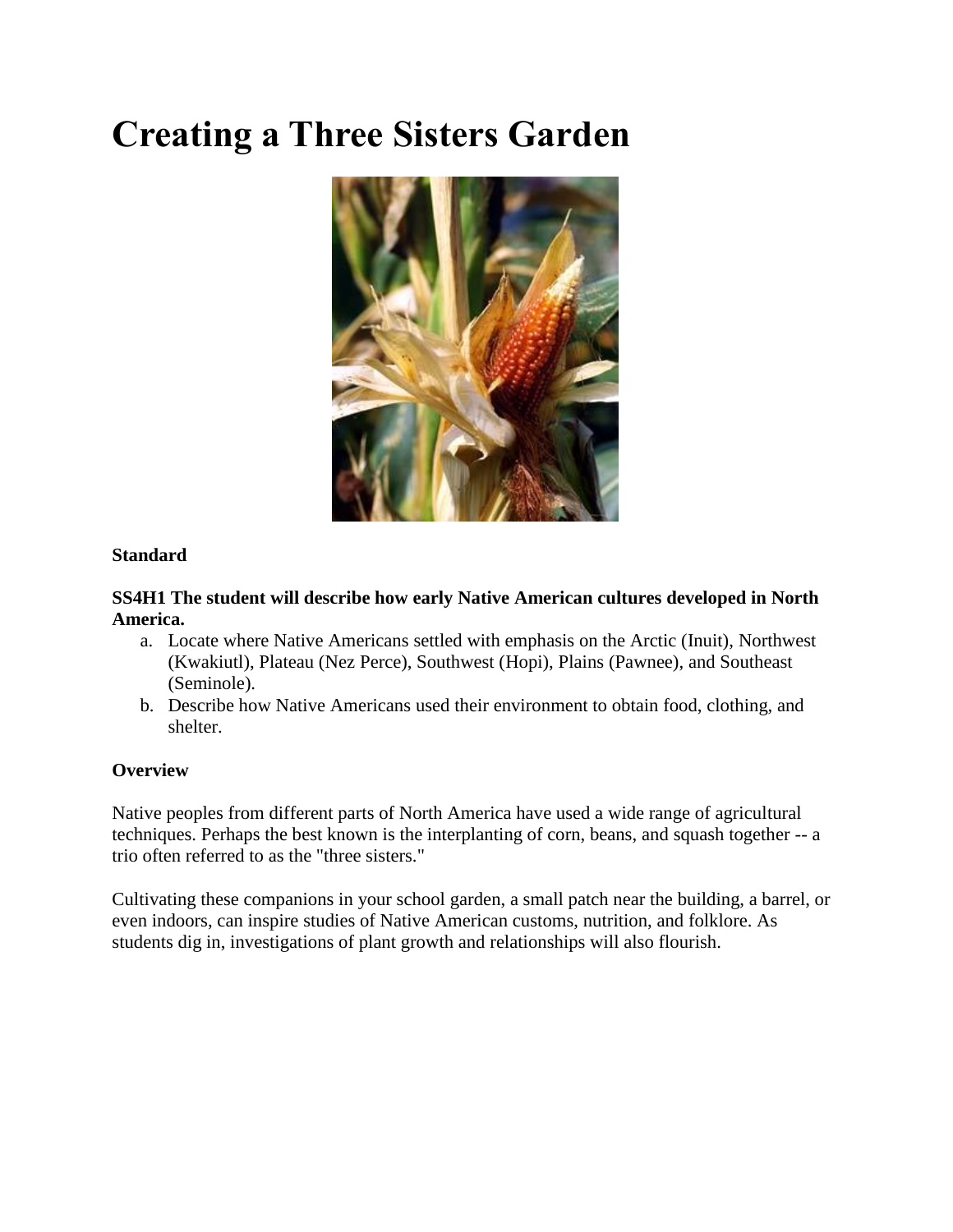

In a three sisters planting, the three partners benefit one another. Corn provides support for beans. Beans, like other legumes, have bacteria living on **School gardeners exploring in their site's three sister's garden** their roots that help them absorb nitrogen from the air and convert it to a form that plants can use. (Corn, which requires a lot of nitrogen to grow, benefits most.) The large, prickly squash leaves shade the soil, preventing weed growth, and deter animal pests. The three sisters also complement each other nutritionally.

It's hardly surprising that these crops -- considered by many to be special gifts from the creator - played such an important role in the agriculture and nutrition of most of the Native people of the Americas. Because of the sisters' central role as "sustainers of life," a host of stories, customs, celebrations, and ceremonies are associated with them.

### **Materials**

- soil preparation tools (e.g., spading forks, rakes)
- measurement tools (rulers, yardsticks, or tape measures)
- sticks (to mark mound locations)
- seeds\*: corn, pole beans, winter squash or pumpkins

(\*Find seeds that mature between your area's "frost-free" dates. The Resources page features links to sources of traditional Native seeds.)

## **Creating a Three Sisters Garden**

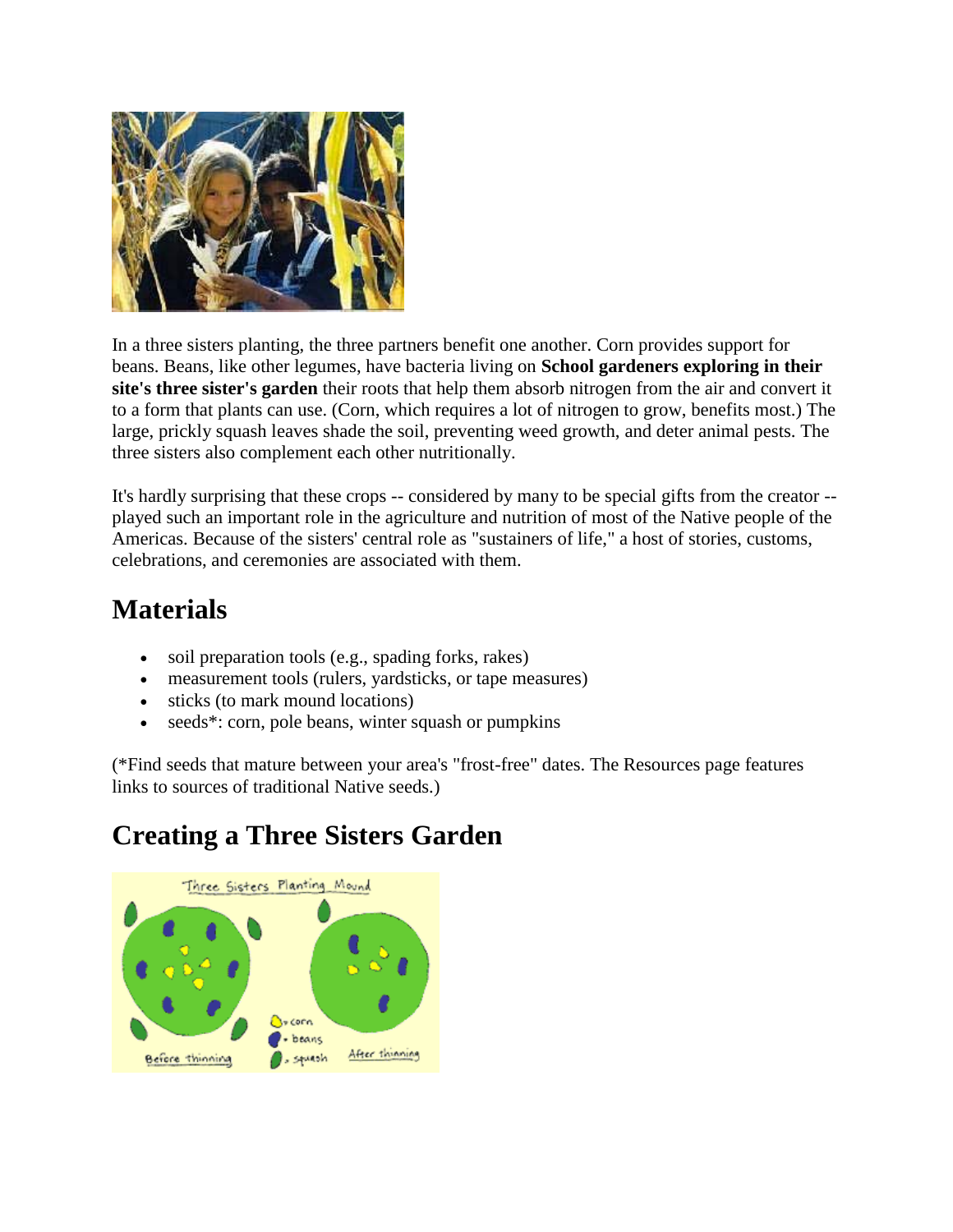Each Native culture that grew the three sisters had a unique planting system. Here we feature guidelines for one type of setup.

**1. Plan and select a site.** You'll want to plant your three sisters garden in late spring once the danger of frost has passed. Choose a site that has direct sunshine for most of the day and access to water. Once students have determined their site's dimensions, challenge them to plan their three sisters garden on paper. They can use the layout suggested below or research and try others.

**2. Prepare the soil.** First, break up and rake the soil. Next, build a mound about 12 inches high and between 18 inches and 3 feet in diameter. If you're in a dry area, flatten the top of the mound and make a shallow depression to keep water from running off. The number of mounds your students create depends on the size of your growing area. Mounds should be 3 to 4 feet apart in all directions.

**3. Plant corn.** Soak four to seven corn seeds overnight and then plant them about 6 inches apart in the center of each mound. (You'll eventually thin to three or four seedlings.) Many Native people honor the tradition of giving thanks to the "Four Directions" by orienting the corn seeds to the north, south, east, and west. By doing the same, students can learn to use compasses and observe the sun's movements.



**4. Plant beans and squash.** After a week or two, when the corn is at least 4 inches high, soak and then plant six pole bean seeds in a circle about 6 inches away from the corn. (You'll eventually thin to three or four bean seedlings.) At about the same time, plant four squash or pumpkin seeds next to the mound, about a foot away from the beans, eventually thinning to one. If you are planting a large area, you can also sow the squash in separate mounds (1 foot in diameter) between every few corn and bean mounds.

**5. Consider other additions.** Consider planting other traditional crops, such as sunflowers or jerusalem artichokes (a tuberous perennial sunflower), around at the edge of the three sisters garden. Put them on the north side so they won't shade your other plants. Potatoes, sweet potatoes, and other native crops are often planted in nearby plots. (Some of the many other indigenous plants used by native North, South, and Central Americans include melon, tobacco, chili pepper, cotton, blueberry, wild rice, and hazelnuts.) Let your students' creative juices flow as they create a unique scarecrow; a number of Native culture's gardens incorporate these familiar figures.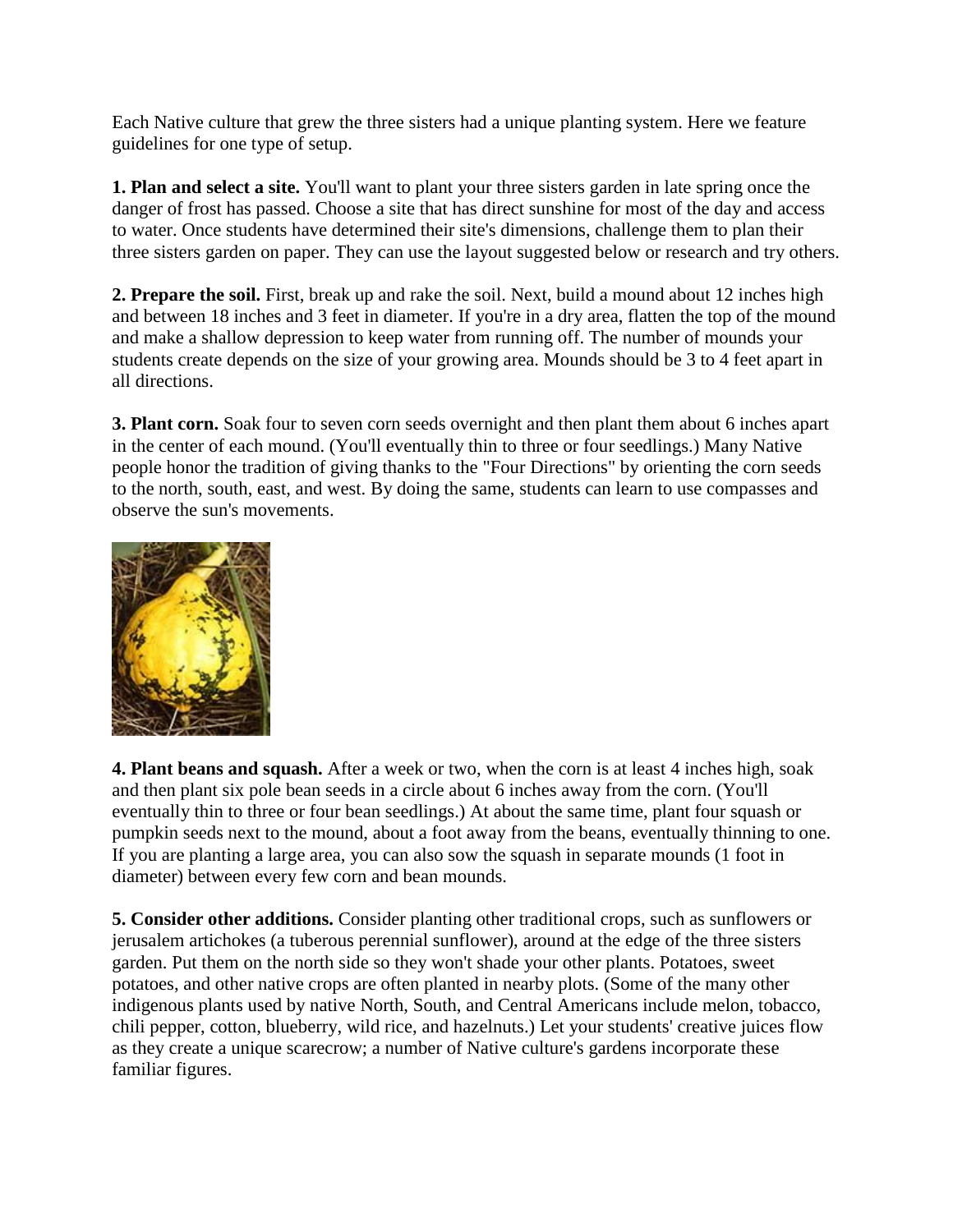

**6. Maintain your traditional garden.** As corn plants grow, weed gently around them and mound soil around the base of each stem for support. When the corn is knee-high and again when silks appear on the husks, "side-dress" by putting a high nitrogen fertilizer (such as aged manure or fish emulsion) on the soil surface near each plant. If beans aren't winding their way around the corn, youngsters can help by moving tendrils to the stalks. (Keen observers may notice a pattern in the direction in which the bean vines wind.) To allow room for corn and beans to grow, gently direct squash vines into walkways, garden edges, or between mounds. Once students observe young fruits, side-dress the squash plants with aged manure or compost. If you pinch off the tips of squash runners after several fruits have started to form, the plants will devote more energy to producing squash.

# **Raising Three Sisters in Containers**

If your outdoor growing space is limited, you can create a mini three sisters garden in an outdoor container, such as a barrel, or even in the classroom. Although students won't likely see the crops grow to maturity, especially indoors, they should be able to observe the pole beans twine around the corn and the large squash leaves form a mat. To simulate this planting system, use a large container with holes or gravel in the bottom and fill it with potting mix (and compost if you're growing outdoors). Follow the above instructions, but plant only 3 corn seeds (and thin to1), 2 bean seeds, and 1 mini pumpkin seed. Place the container where it will receive at least six hours of sunlight (or 12 hours of grow lights) each day.

# **Coming Full Cycle (Saving Seeds)**

By saving and replanting some of the seeds from their three sisters gardens, Native cultures brought the cycle of life full circle. Your students may want to save some to replant or package and give to other gardeners. Below are some tips for gathering and preserving the seeds.

**Corn**